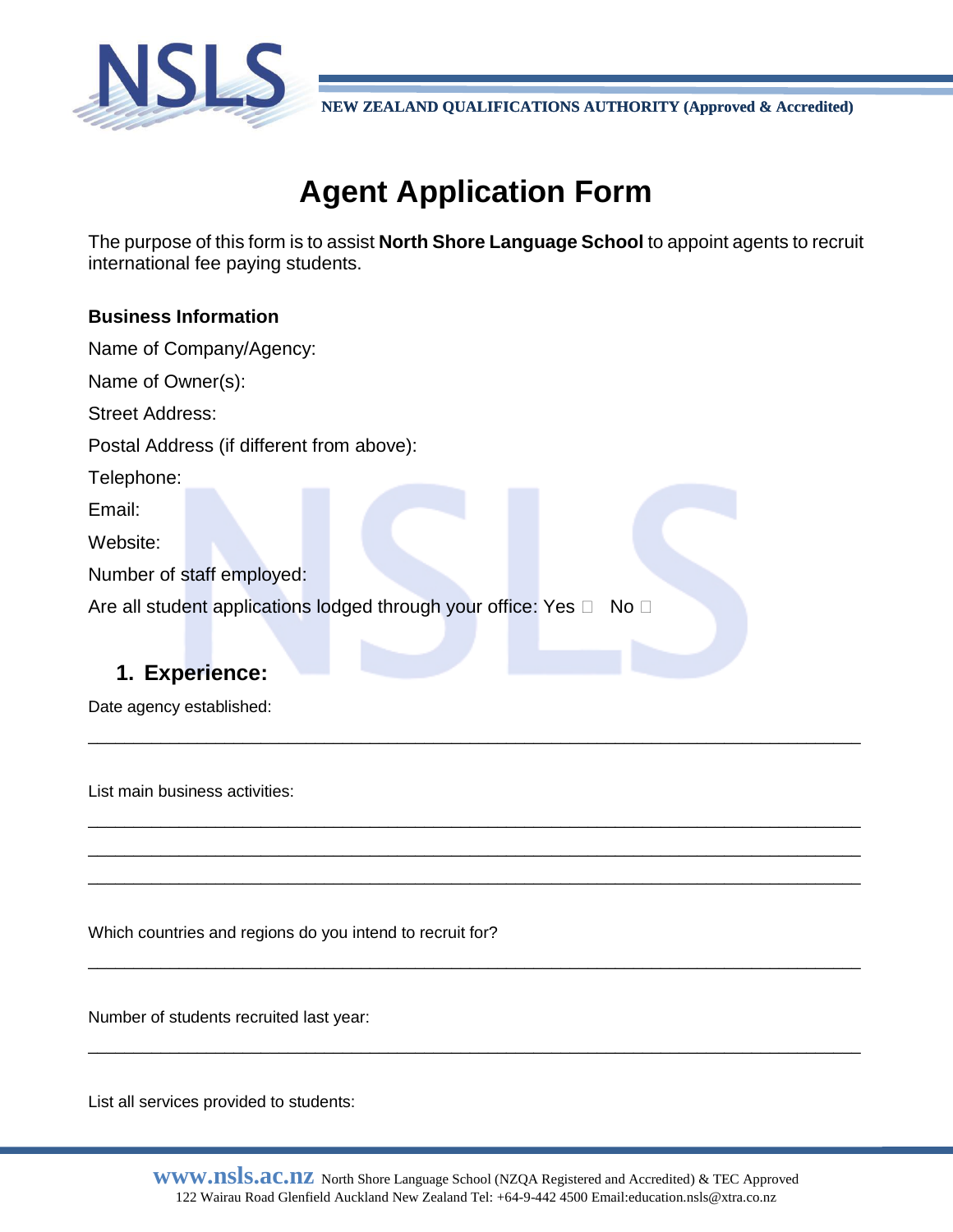What checks are employed to ensure students meet entry criteria?

## **2. Marketing Experience:**

Name all local representatives:

| Do you have knowledge of NSLS requirements? Yes □ No □                                   |  |
|------------------------------------------------------------------------------------------|--|
| What information service do you provide to students about life and study in New Zealand? |  |
|                                                                                          |  |
| How do you advertise and recruit?                                                        |  |

 $\_$  ,  $\_$  ,  $\_$  ,  $\_$  ,  $\_$  ,  $\_$  ,  $\_$  ,  $\_$  ,  $\_$  ,  $\_$  ,  $\_$  ,  $\_$  ,  $\_$  ,  $\_$  ,  $\_$  ,  $\_$  ,  $\_$  ,  $\_$  ,  $\_$  ,  $\_$  ,  $\_$  ,  $\_$  ,  $\_$  ,  $\_$  ,  $\_$  ,  $\_$  ,  $\_$  ,  $\_$  ,  $\_$  ,  $\_$  ,  $\_$  ,  $\_$  ,  $\_$  ,  $\_$  ,  $\_$  ,  $\_$  ,  $\_$  ,

 $\_$  ,  $\_$  ,  $\_$  ,  $\_$  ,  $\_$  ,  $\_$  ,  $\_$  ,  $\_$  ,  $\_$  ,  $\_$  ,  $\_$  ,  $\_$  ,  $\_$  ,  $\_$  ,  $\_$  ,  $\_$  ,  $\_$  ,  $\_$  ,  $\_$  ,  $\_$  ,  $\_$  ,  $\_$  ,  $\_$  ,  $\_$  ,  $\_$  ,  $\_$  ,  $\_$  ,  $\_$  ,  $\_$  ,  $\_$  ,  $\_$  ,  $\_$  ,  $\_$  ,  $\_$  ,  $\_$  ,  $\_$  ,  $\_$  ,  $\_$  ,  $\_$  ,  $\_$  ,  $\_$  ,  $\_$  ,  $\_$  ,  $\_$  ,  $\_$  ,  $\_$  ,  $\_$  ,  $\_$  ,  $\_$  ,  $\_$  ,  $\_$  ,  $\_$  ,  $\_$  ,  $\_$  ,  $\_$  ,  $\_$  ,  $\_$  ,  $\_$  ,  $\_$  ,  $\_$  ,  $\_$  ,  $\_$  ,  $\_$  ,  $\_$  ,  $\_$  ,  $\_$  ,  $\_$  ,  $\_$  ,  $\_$  ,  $\_$  ,  $\_$  ,  $\_$  ,  $\_$  ,  $\_$  ,  $\_$  , and the set of the set of the set of the set of the set of the set of the set of the set of the set of the set of the set of the set of the set of the set of the set of the set of the set of the set of the set of th

 $\_$  ,  $\_$  ,  $\_$  ,  $\_$  ,  $\_$  ,  $\_$  ,  $\_$  ,  $\_$  ,  $\_$  ,  $\_$  ,  $\_$  ,  $\_$  ,  $\_$  ,  $\_$  ,  $\_$  ,  $\_$  ,  $\_$  ,  $\_$  ,  $\_$  ,  $\_$  ,  $\_$  ,  $\_$  ,  $\_$  ,  $\_$  ,  $\_$  ,  $\_$  ,  $\_$  ,  $\_$  ,  $\_$  ,  $\_$  ,  $\_$  ,  $\_$  ,  $\_$  ,  $\_$  ,  $\_$  ,  $\_$  ,  $\_$  ,  $\_$  ,  $\_$  ,  $\_$  ,  $\_$  ,  $\_$  ,  $\_$  ,  $\_$  ,  $\_$  ,  $\_$  ,  $\_$  ,  $\_$  ,  $\_$  ,  $\_$  ,  $\_$  ,  $\_$  ,  $\_$  ,  $\_$  ,  $\_$  ,  $\_$  ,  $\_$  ,  $\_$  ,  $\_$  ,  $\_$  ,  $\_$  ,  $\_$  ,  $\_$  ,  $\_$  ,  $\_$  ,  $\_$  ,  $\_$  ,  $\_$  ,  $\_$  ,  $\_$  ,  $\_$  ,  $\_$  ,  $\_$  ,  $\_$  ,  $\_$  ,  $\_$  ,  $\_$  ,  $\_$  ,  $\_$  ,  $\_$  ,  $\_$  ,  $\_$  ,  $\_$  ,  $\_$  ,  $\_$  ,  $\_$  ,  $\_$  ,  $\_$  ,  $\_$  ,  $\_$  ,  $\_$  ,  $\_$  ,  $\_$  ,  $\_$  ,  $\_$  ,  $\_$  ,  $\_$  ,  $\_$  ,  $\_$  ,  $\_$  ,  $\_$  ,  $\_$  ,  $\_$  ,  $\_$  ,  $\_$  ,  $\_$  ,  $\_$  ,  $\_$  ,  $\_$  ,  $\_$  ,  $\_$  ,

How would you promote the institute?

**3. Referee (Please provide details of one business referee whom we might contact)**

\_\_\_\_\_\_\_\_\_\_\_\_\_\_\_\_\_\_\_\_\_\_\_\_\_\_\_\_\_\_\_\_\_\_\_\_\_\_\_\_\_\_\_\_\_\_\_\_\_\_\_\_\_\_\_\_\_\_\_\_\_\_\_\_\_\_\_\_\_\_\_\_\_\_\_\_\_\_\_\_\_\_\_\_\_

Name:

Name of Organisation (if relevant):

Street Address:

Postal Address (if different from above):

Telephone:

Email: